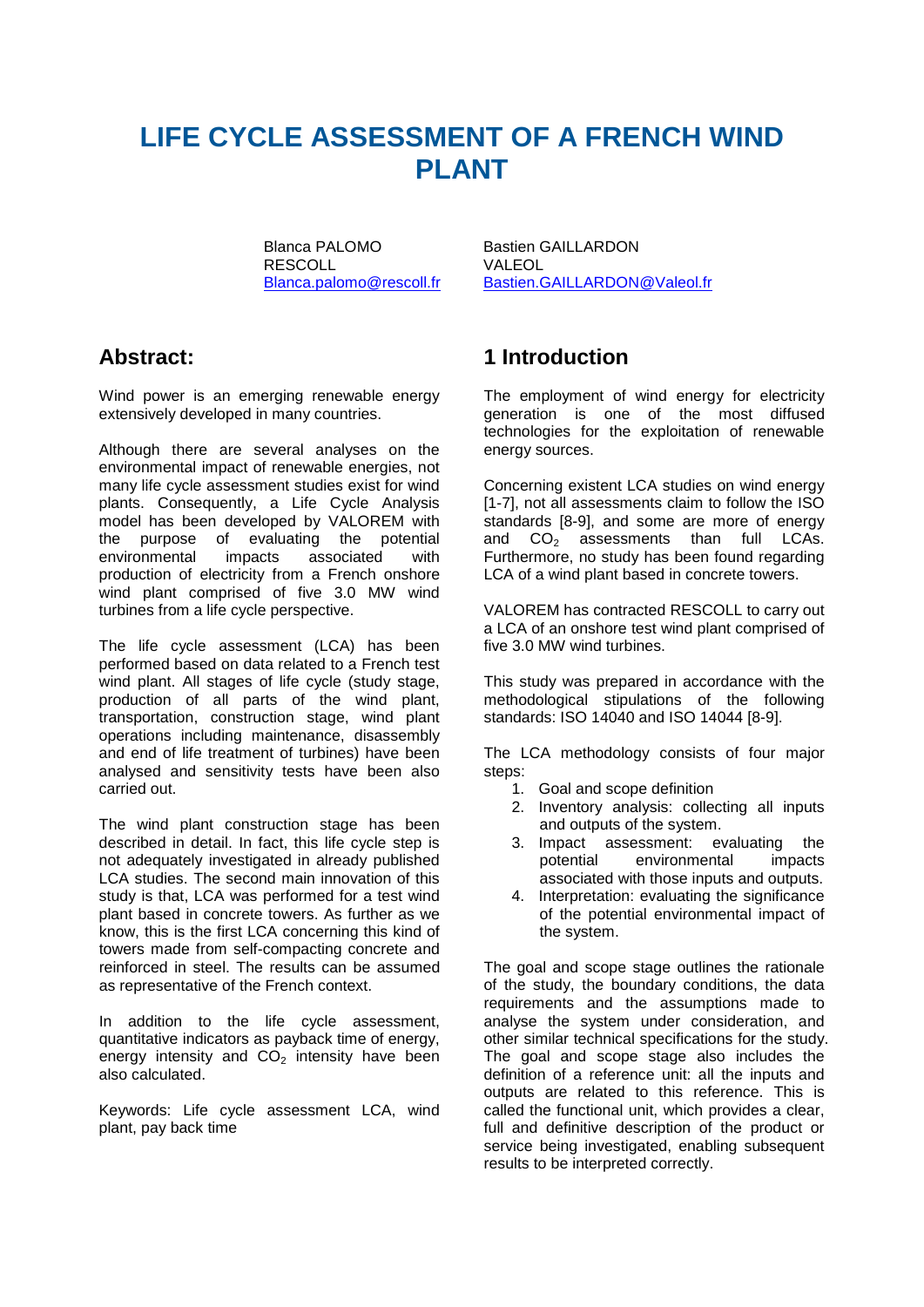The second step is the inventory analysis, also called life cycle inventory (LCI), which is based primarily on systems analysis treating the process chain as a sequence of sub-systems that exchange inputs and outputs. Hence, the LCI stage analyses the materials and energy used (inputs) as well as the products and by-products generated and the environmental releases in terms of non-retained emissions to specified environmental compartments and the wastes to be treated (outputs) for the product system being studied.

The LCI data can be used on its own to: understand total emissions, wastes and resource-use associated with the material or the product being studied, improve production or product performance; or be further analysed and interpreted to provide insights into the potential environmental impacts from the system (Life cycle impact assessment and interpretation steps).

# **2 Goal, scope and background**

The main objectives of this study were:

- Deliver a rigorous and impartial environmental assessment of the wind plant in Pauillac, France.
- Describe the most favourable stages and the most impactful stages (from an environmental point of view) in order to identify optimization and improvement areas for technology and product development.
- Perform sensitivity analyses regarding the influence of the wind plant lifetime and of different end of life treatments of blades on the environmental profile of the Pauillac wind plant.

Primary data were collected from VALOREM and from their suppliers [10-11]. When primary data were not available, secondary data were based on literature [12-22] and were validated by VALOREM. These data have been complemented by generic data available in the Ecoinvent database.

This wind plant is considered a test wind plant. In fact, the final wind turbines will be different from a technical point of view.

We have simplified the system with the assumption that the system is composed of identical turbines. All data were collected during the year 2012. Indeed, as the wind plant is undergoing development, it was not possible to base the study on plant operation for a full year.

It is important to be able to compare the potential environmental impacts associated with electricity from a wind plant using specific turbines to other forms of electricity generation.

#### **2.1 Functional unit and boundaries of the system**

The functional unit of this LCA study was defined as:

1kWh of electricity delivered to the electrical grid.

Figure 1 shows life cycle stages considered for assessing the environmental impact of the wind plant during its whole life cycle.



Figure 1: Life cycle stages considered for assessing the environmental impact of the wind plant.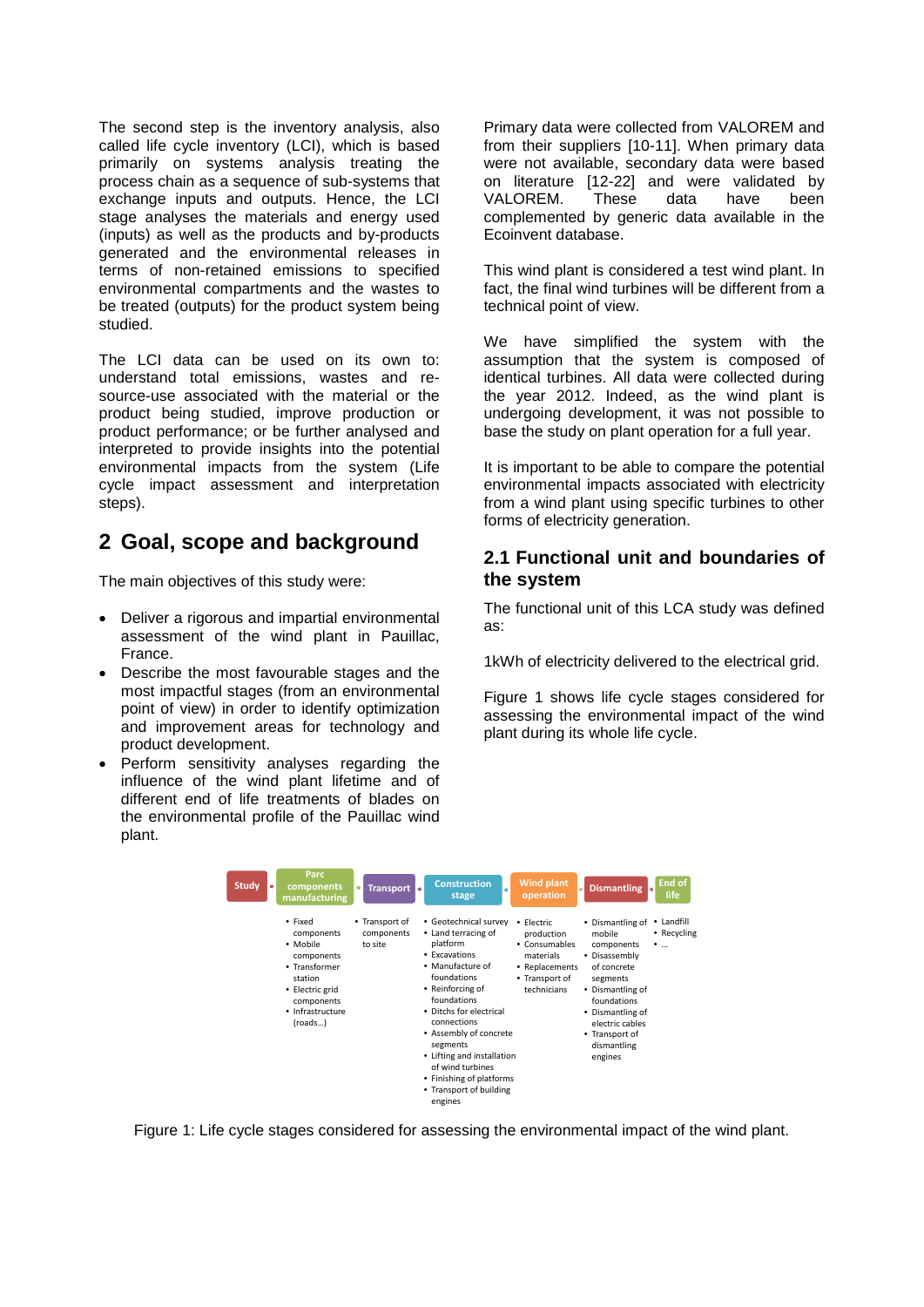To assess the environmental impacts of the wind plant, we selected the following indicators of the CML method of calculation: abiotic resource depletion, acidification potential, global warming potential, photochemical oxidation and eutrophication.

In order to assess the damage to ecosystems caused by soil occupation and transformation, we used indicators proposed by the ReCiPe 2008 method.

The Cumulative Energy indicator was also used to quantify renewable and non-renewable energy consumption.

#### **3 Impact assessment**

This section describes results of the evaluation of the wind plant effects on the environment. The assessment was performed regarding the nine environmental impact indicators mentioned before [\(Table 1\)](#page-2-0):

| Impact category              | Unit                                | Change    |  |
|------------------------------|-------------------------------------|-----------|--|
| Cumulative energy demand     | MJ                                  | 1.849E-01 |  |
| Abiotic depletion            | kg Sb eq                            | 8.502E-05 |  |
| Acidification                | kg SO <sub>2</sub> eq               | 5.354E-05 |  |
| Eutrophication               | kg PO <sub>4</sub> eq               | 4.014E-05 |  |
| Global warming potential     | kg CO <sub>2</sub> eq               | 1.177E-02 |  |
| Photochemical oxidation      | kg C <sub>2</sub> H <sub>2</sub> eq | 3.985E-06 |  |
| Agricultural land occupation | $m^2a$                              | 1.935E-04 |  |
| Urban land occupation        | m <sup>2</sup> a                    | 1.447E-04 |  |
| Natural land transformation  |                                     | 1.647E-06 |  |

Table 1: Main results for the LCA.

<span id="page-2-0"></span>The contribution to each impact category of the main life cycle stages of the wind plant is shown in the following figure:



Figure 2: Contribution of the main life cycle stages to impact categories.

<span id="page-2-1"></span>On the whole life cycle of the wind plant, the production stage is the most significant regarding all the environmental impact indicators studied.

As shown in [Figure 3,](#page-3-0) the environmental analysis shows a dominant incidence of the manufactured moving parts on eight of nine indicators studied.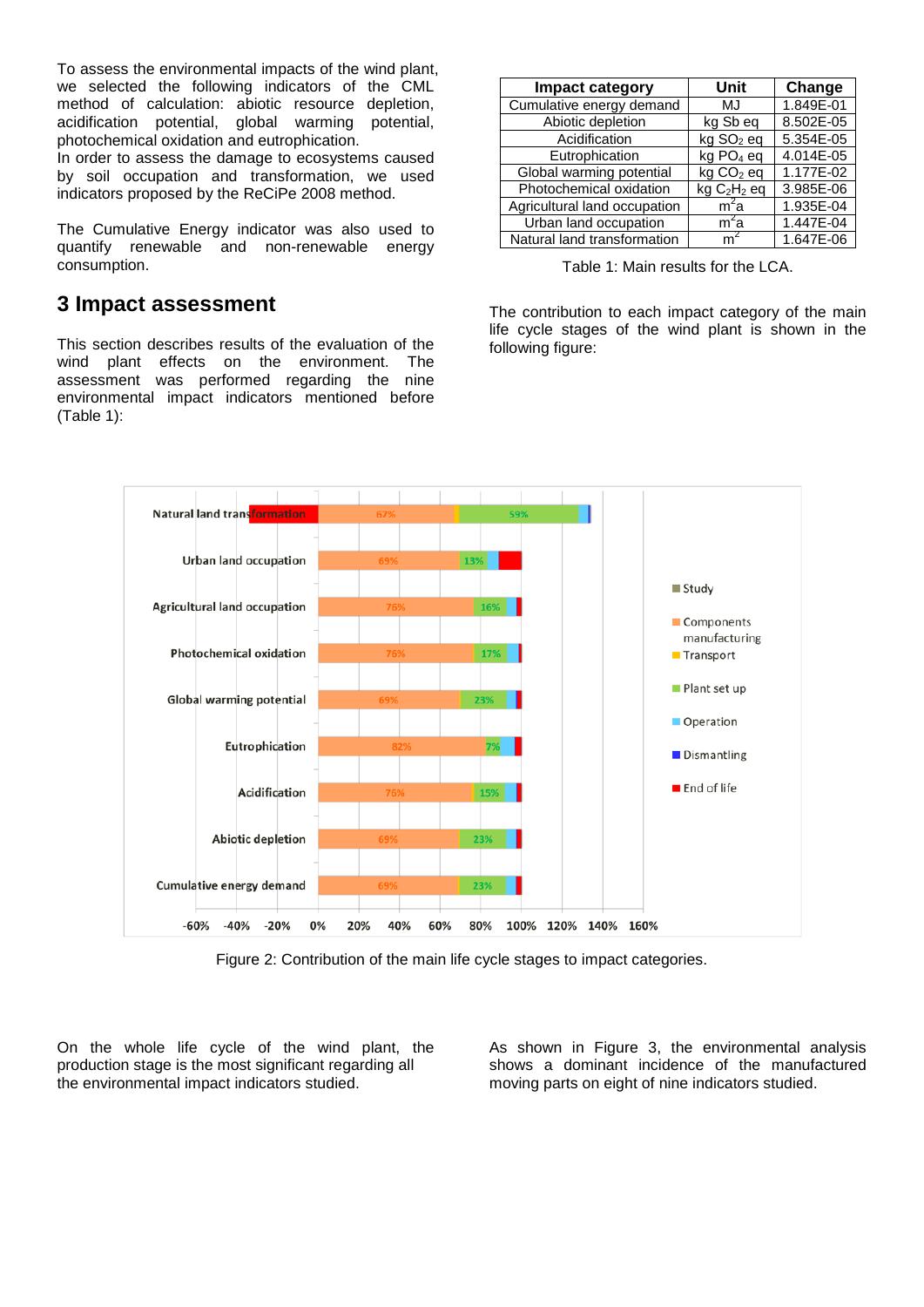

<span id="page-3-0"></span>Figure 3: Contribution of the main life cycle stages to impact categories where the production stage has been detailed.

More specifically, the nacelle has the highest incidence on moving parts impacts. That can be explained by the fact that the nacelle is the second most heavy component of the wind turbine and is the most complex one.



<span id="page-3-1"></span>Figure 4: Contribution of manufacture of mobile and fixed components to impact of the wind plant.

Analysis of mass environmental impacts concentration [\(Figure 4\)](#page-3-1) showed that blades have a significant contribution compared to the tower (non-moving parts).

The tower makes up ~88% of the overall component weight while blades make up ~3% [\(Table 2\)](#page-3-2):

| <b>Component</b>           | Percentage (%) |
|----------------------------|----------------|
| <b>Blades</b>              | 2.94           |
| Hub                        | 2.07           |
| Nacelle                    | 6.79           |
| Internal wiring            | 0.08           |
| Towers                     | 87.45          |
| Electric grid components   | 0.16           |
| <b>Transformer station</b> | 0.51           |

<span id="page-3-2"></span>Table 2: Mass percentage of the components of the wind plant.

The construction stage is the second most important of the whole life cycle [\(Figure 5\)](#page-3-3). More specifically, foundations have a dominant incidence on 8 of 9

environmental impact indicators, mainly because they are the heaviest part of the wind turbine (1534 tons per foundation).



<span id="page-3-3"></span>

On the other hand, the study stage impacts of the wind plant life cycle are insignificant (between 0.003 and 0.033%).

The components transport stage from their plant site to the work site represents between 0.2% and 2.4% of global environmental impacts.

The operation stage accounts for 5.1 to 7.2% of all life cycle impacts and these impacts mainly come from component replacements.

The environmental burdens of dismantling stage are low, 0.2% to 1.1% of the whole life cycle impact.

Finally, it should be noted that regarding the land transformation indicator, the dismantling stage accounts for -34%, due to the tower being made of concrete [\(Figure 2](#page-2-1) and [Figure 3\)](#page-3-0). This negative value can actually be considered as a benefit to the environment, given that the landfill site is transformed into forest land after its closure.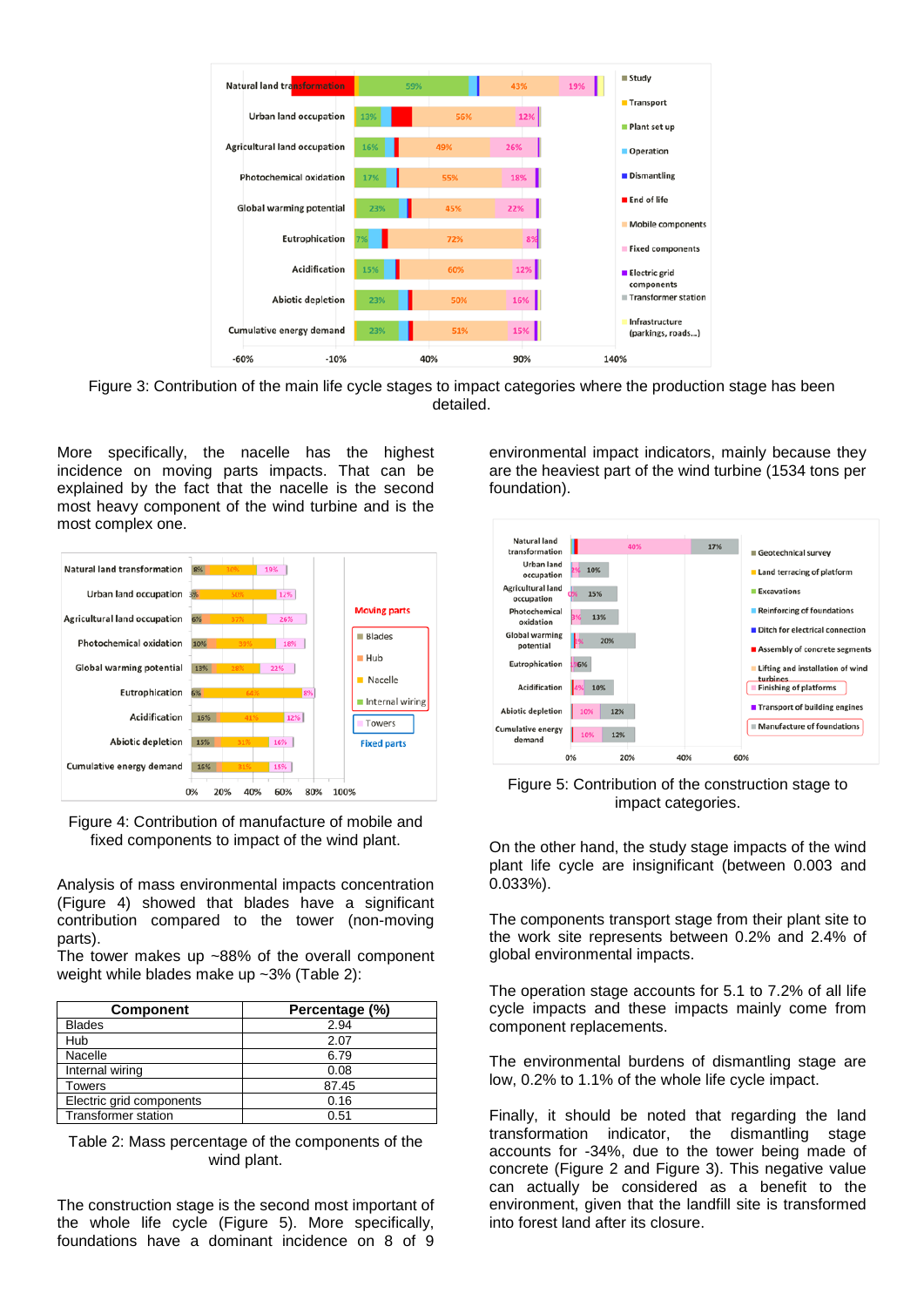### **4. Sensitivity analysis**

This section details the sensitivity assessments that have been carried out in this study. Sensitivity analysis is a systematic procedure for estimating the effects on the outcome of a study of the chosen methods and data.

Two sensitivity analyses were performed, varying two key parameters: initially the lifetime period and then the end-of-life scenario for the blades.

#### **4.1 Wind plant lifetime**

The lifetime of the wind plant was assumed to be 20 years and was considered the baseline scenario. Valorem has indicated based on professional experience that this figure might vary up to even 40 years.

Assuming all other variables remain fixed it is obvious that increasing the lifetime of the wind plant will lead to lower emissions per kWh as the impacts associated with manufacturing the wind turbines are amortised over a longer period of time.

However, the obligation of maintenance and replacement parts will be correlated with lifetime of the wind plant (a longer lifetime implies increased maintenance). Indeed, it was considered that all parts have a lifetime period two times longer, except moving parts that still have a 20-year lifetime period.

The first results (with a wind plant lifetime period  $= 20$ years) are compared to a 40-year wind plant in the [Table 3:](#page-4-0)

| Impact                             | Unit                                  | lifetime  |           | Change |
|------------------------------------|---------------------------------------|-----------|-----------|--------|
| category                           |                                       | 20 years  | 40 years  | (%)    |
| Cumulative<br>energy<br>demand     | MJ                                    | 1.849E-01 | 1.458E-01 | 21     |
| Abiotic<br>depletion               | kg Sb eq                              | 8.502E-05 | 6.684E-05 | 21     |
| Acidification                      | $kg$ SO <sub>2</sub><br>eq            | 5.354E-05 | 4.489E-05 | 16     |
| Eutrophication                     | $\overline{kg}$ PO <sub>4</sub><br>eq | 4.014E-05 | 3.657E-05 | 9      |
| Global<br>warming<br>potential     | kg CO <sub>2</sub><br>eq              | 1.177E-02 | 8.874E-03 | 25     |
| Photochemical<br>oxidation         | kgC <sub>2</sub> H <sub>2</sub><br>eq | 3.985E-06 | 3.213E-06 | 19     |
| Agricultural<br>land<br>occupation | $m^2a$                                | 1.935E-04 | 1.496E-04 | 23     |
| Urban land<br>occupation           | $m^2a$                                | 1.447E-04 | 1.185E-04 | 18     |
| Natural land<br>transformation     | m <sup>2</sup>                        | 1.647E-06 | 1.211E-06 | 26     |

<span id="page-4-0"></span>Table 3: Lifetime's influence on environmental impacts

This assessment shows that results for every indicator decreased between 9 and 26%. For five of the nine indicators studied, the decrease of global results was up to 20%.

#### **4.2 Variation on end of life scenario of blades**

The analysis carried out in this section explores the impacts of considering different scenarios of blades end of life:

- Scenario 1: landfilling. This scenario considers impacts resulting from landfilling with the components. This is the baseline scenario.
- Scenario 2: materials recovery by a fine grinding process (from a few µm to 15 mm). Grinded material can then be reused for different purposes: paving concrete, road paving, composite board for building sector, insulation materials, reinforcement materials for thermoplastic materials, etc. This scenario takes into account impacts resulting from the grinding process and gives "credit" for avoided burdens by reducing the primary production of gravel.
- Scenario 3: energy recovery from high calorific value waste. This scenario takes into account burdens resulting from blade incineration giving "credit" for avoided burdens of an equivalent quantity of French electricity production.

Results regarding this sensibility analysis are shown in [Figure 6:](#page-4-1)



<span id="page-4-1"></span>Figure 6: A comparison of the effects of considering different scenarios of blade end of life.

As for the materials recovery scenario, the majority of environmental indicators shows a slight decrease compared to the baseline end of life scenario. In fact, avoided burdens regarding the primary production of gravel is insignificant.

Regarding blade incineration in the energy recovery scenario, beneficial effects can be observed for 7 of the 9 impact indicators, especially for the category of cumulative energy demand. In fact, the incineration of waste avoided to produce a certain amount of energy. The impacts of this energy have been counted in negative considering that incineration makes a profit in overall balance. However, the greenhouse effect is four times higher than the baseline scenario because of greenhouse gas emissions. This is due to emissions during incineration.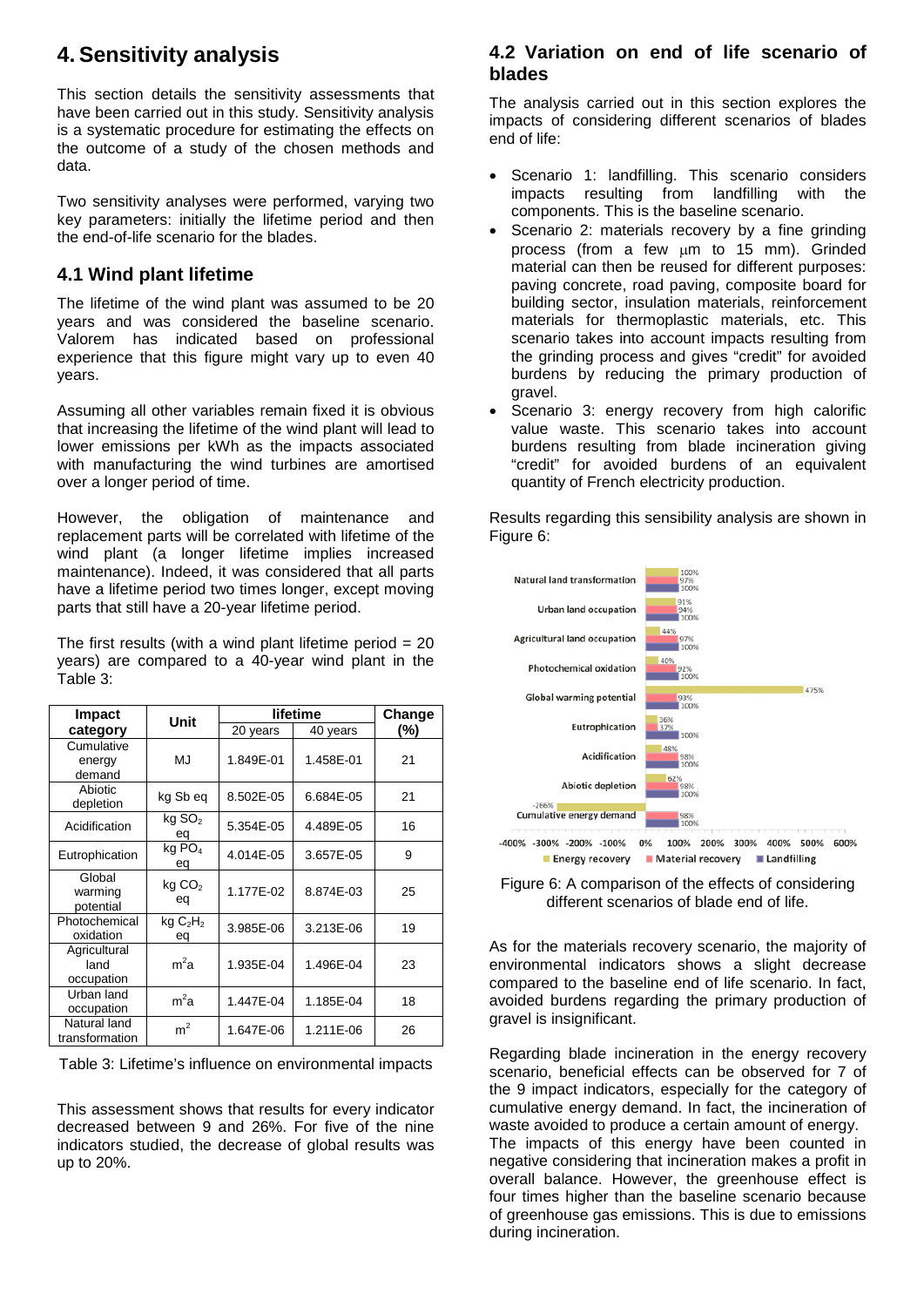# **5. Quantitative indicators**

An interesting aspect to consider when assessing the environmental performance of wind plants is the point in time after which the environmental burdens of producing the wind plant are outweighed by the environmental benefits of the renewable energy that is generated.

An energy balance was calculated showing the relationship between the energy requirement for the whole life cycle of the wind plant and the power output from the wind plant. The energy indicator calculated as explained previously is called Energy Payback Time.

Another indicator widely used in practice to compare the environmental performance of wind plants is the  $CO<sub>2</sub>$  intensity. This indicator is calculated as the equivalent amount of  $CO<sub>2</sub>$  emitted per kWh of electricity produced by the wind turbine throughout its life cycle.

The Energy Intensity, defined as the ratio of the amount of energy consumed and the produced throughout the life cycle of the wind turbine, was also calcutated.

Results regarding these indicators are shown in table 4.

| Lifetime | <b>Indicator</b>       | Unit                                      | Value |
|----------|------------------------|-------------------------------------------|-------|
| 20 years | Energy Payback<br>Time | years                                     | 1.03  |
|          | Energy Intensity       | kWh used/kWh<br>produced                  | 0.051 |
|          | $CO2$ Intensity        | grams of CO <sub>2</sub> /kWh<br>produced | 11.77 |
| 40 years | Energy Payback<br>Time | Years                                     | 0.81  |
|          | Energy Intensity       | kWh used/kWh<br>produced                  | 0.040 |
|          | $CO2$ Intensity        | grams of CO <sub>2</sub> /kWh<br>produced | 8.87  |

Table 4: Quantitative indicators.

# **Conclusion**

The main outcome of this study is an accurate and non-biased environmental assessment of the Pauillac wind plant in France. A special focus was realized on the construction stage since it directly concerns the activities of VALOREM. The use of the Life Cycle Assessment enabled the identification of the major impacts of the Pauillac wind plant throughout its whole life cycle.

As a main result, for each impact category investigated, the production stage of the different components of the wind plant, and more precisely the production of the moving parts, is the stage that shows the most impacts.

Secondary impacts come from the construction stage, with strong impacts linked to the building of the foundations on 8 of the 9 impact indicators. This is mainly due to the mass of the corresponding components.

The sensitivity analysis clearly highlighted that results

are greatly influenced by the hypothesis of the wind plant life time. For instance, an increase of the life time from 20 to 40 years, taking into account the obligations for maintenance and replacement of parts, leads to a 20% decrease of the impacts as the impacts linked to the production of the different components depreciate over a longer period of time.

For the end of life, three scenarios were considered for the blades and no significant difference was observed between the materials recovery and the landfill approach. In the case of energy recovered from burning, there is an evident positive impact on the cumulative energy demand, however impact on global warming is 4 times higher compared to the reference scenario. In addition, impacts linked to the occupation of agricultural fields, photochemical ozone layer production, eutrophication, acidification and depletion of abiotic resources are substantially reduced.

Regarding quantitative indicators, the hypothesis on the life time of the plant showed a strong influence on the results since a decrease of 21% is observed for the Energy Payback Time indicator.

In consequence, this study is a valuable tool for VALOREM-VALEOL: for their process of managing environmental impacts and their continuous improvement.

#### **References**

- [1]. Crawford, R., "Life cycle energy and greenhouse emissions analysis of wind turbines and the effect of size energy yield", *Renewable and Sustainable Energy Reviews*, vol.13, pp.2653-2660, 2009.
- [2]. Ardente, M. Beccali, M. Cellura et V. Lo Brano, "Energy performances and life cycle assessment of an Italian wind farm", Renewable and Sustainable Energy Reviews, vol. 12, pp. 200-217, 2006.
- [3]. E. Martinez, F. Sanz, S. Pellegrini, E. Jimenez et J. Blanco, "Life cycle assessment of a multi-megawatt wind turbine", Renewable Energy, vol. 34, pp. 667-673, 2008.
- [4]. B. Tremeac et F. Meunier, "Life cycle analysis of 4.5 MW and 250 W wind turbines" Renewable and Sustainable Energy Reviews, vol. 13, pp. 2104-2110, 2009.
- [5]. B. Guezuraga, R. Zauner et W. Pölz, "Life cycle assesment of two different 2 MW class wind turbines" Renewable Energy, vol. 37, pp. 37-44, 2011.
- [6]. Vestas Wind Systems A/S, "Life cycle assessment of offshore and onshore sited wind power plants based on Vestas V90-3.0 MW turbines", 2006.
- [7]. Vestas Wind Systems A/S, "Life Cycle Assessment of electricity production form a Vestas V112 turbine wind plant", 2011.
- [8]. Afnor, NF EN ISO 14040: Environmental management: Life cycle assessment. Principles and framework
- [9]. Afnor, NF EN ISO 14044: Environmental management: Life cycle assessment. Requirements and Guidelines.
- [10]. Valorem (Serge Gracia), "Fiche récapitulative tour beton "Alexandra"", 2009.
- [11].VALREA, "Le démantèlement d'un parc éolien".
- [12].C. Bauer et B. Burger, "Life Cycle Inventories of Energy